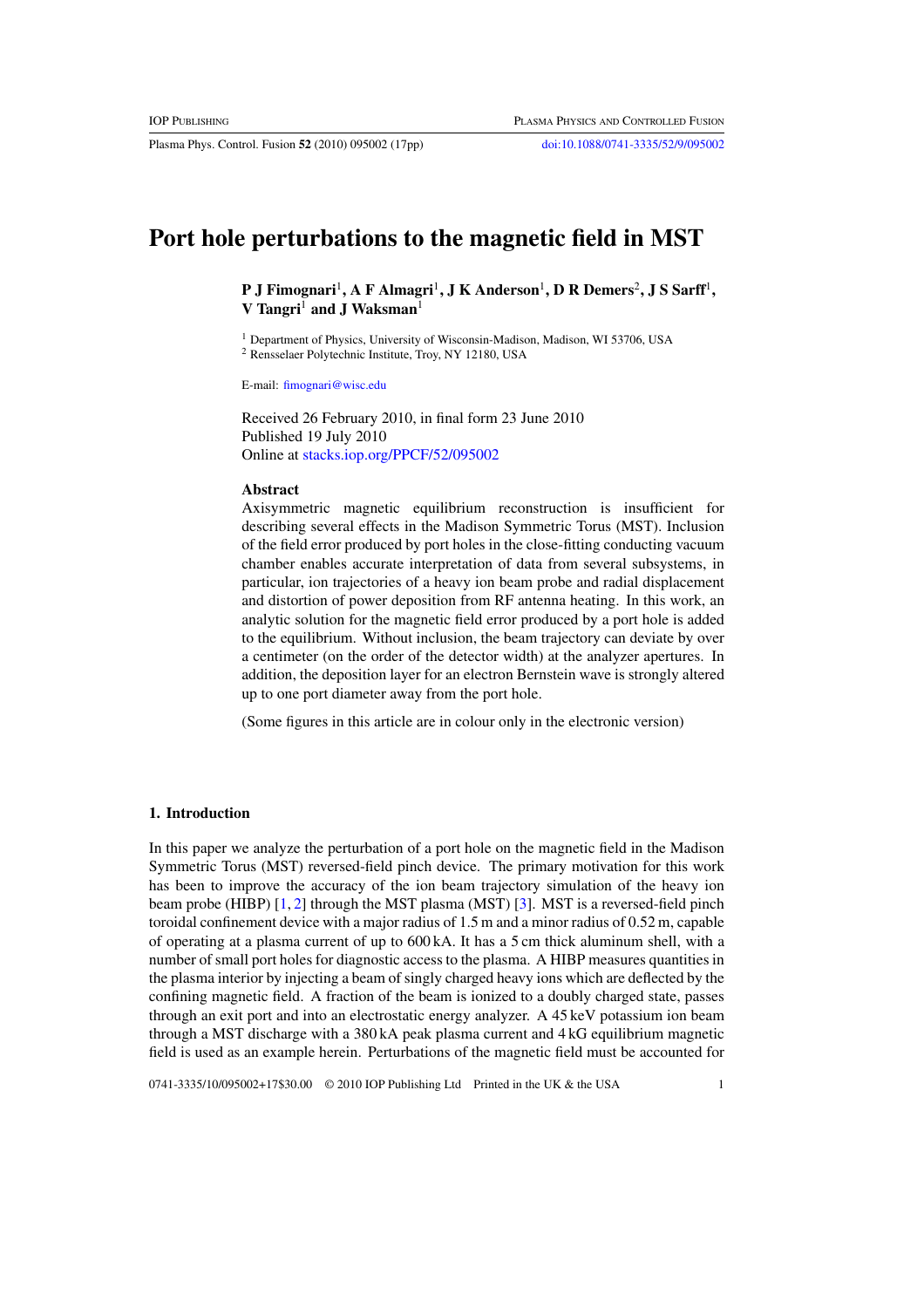to accurately determine the beam path and the sample volume location. A second motivation for understanding the local magnetic perturbation due to a port hole is the coupling of RF antennas to the plasma. Electron Bernstein wave (EBW) deposition is strongly influenced, in that both the optimal launching frequency and deposition layer are altered by port field errors. In addition, probes affected by magnetic fields can benefit from a more precise accounting of the magnetic field in their immediate vicinity.

A magnetic field error is defined as any non-symmetric component of the local magnetic field. One source of magnetic field errors are perturbations in the flow of wall currents caused by diagnostic ports. A number of studies have considered the effect of magnetic field errors on particle transport and confinement [\[4–13\]](#page-16-0). Some have concentrated on studying the field errors within the plasma, as the control of these provides improvement to confinement. Fewer have considered the effect of a port field error. To date, the estimations or approximations of this issue have been largely concerned with the influence on the bulk plasma behavior, i.e. the far-field limit of the port field error  $[8-13]$ . Alternatively, it is advantageous to have a model that accurately predicts both the near- and far-field effects.

Detailed ion trajectory calculations are required to determine accurately the measurement sample volume for the HIBP. For systems where the magnetic field is determined primarily by magnet windings, this is straightforward and need only be performed each time major system parameters are changed. However, in MST, the magnetic field is largely generated by current within the plasma, and it is important to track the motion of the sample volume as it changes within a single discharge, between discharges, and in different plasma conditions. It is useful to be able to include corrections due to the port field error in the trajectory calculation, without having to do an FEM solution in addition to an equilibrium reconstruction for each set of conditions. An analytic solution meets this goal while also improving the computational time of the trajectory calculation, as it is more efficient than the storage and interpolation of large 3D arrays that would be necessary to determine the effect of the port field using computational solutions.

In all cases of MST operation, there is a large current that flows in the wall of the aluminum vacuum vessel. This current provides passive control of the plasma equilibrium position. A smaller driven wall current provides a weak toroidal field component. We treat the effect of the port hole as a perturbation to the otherwise axisymmetric magnetic field. Since the majority of the current in the wall is an image of the global plasma current in the core, this is a good approximation. While our focus here is the local perturbation of the magnetic field, the analytic solution presented below nevertheless provides an estimate of the perturbed vacuum magnetic field throughout the plasma volume. Analysis of magnetic island formation within the core plasma would require such an estimate (as well as analysis of the plasma response), but this topic is beyond the scope of this paper.

The primary assumptions behind the calculation presented below are as follows. First, the scale length of the equilibrium field near the port is larger than the port itself. Second the port radius is much smaller than the minor radius of the conducting shell, when the model is adjusted to the MST toroidal coordinate system. Finally, effects associated with perturbed plasma current are ignored, since the port hole error has negligible impact on the global current flowing in the plasma core. The magnetic field perturbation falls exponentially on a scale of the diameter of the port hole.

An outline of this paper is as follows. Section [2](#page-2-0) develops the model in planar coordinates from the solution to a boundary-value problem and introduces a correction based on finite shell conductivity. Section [3](#page-4-0) maps this solution to a toroidal coordinate system used on MST. Section [4](#page-7-0) shows a comparison between the fourier decompositions of both the analytic solution and a finite element simulation. Section [5](#page-8-0) validates the model against measurements taken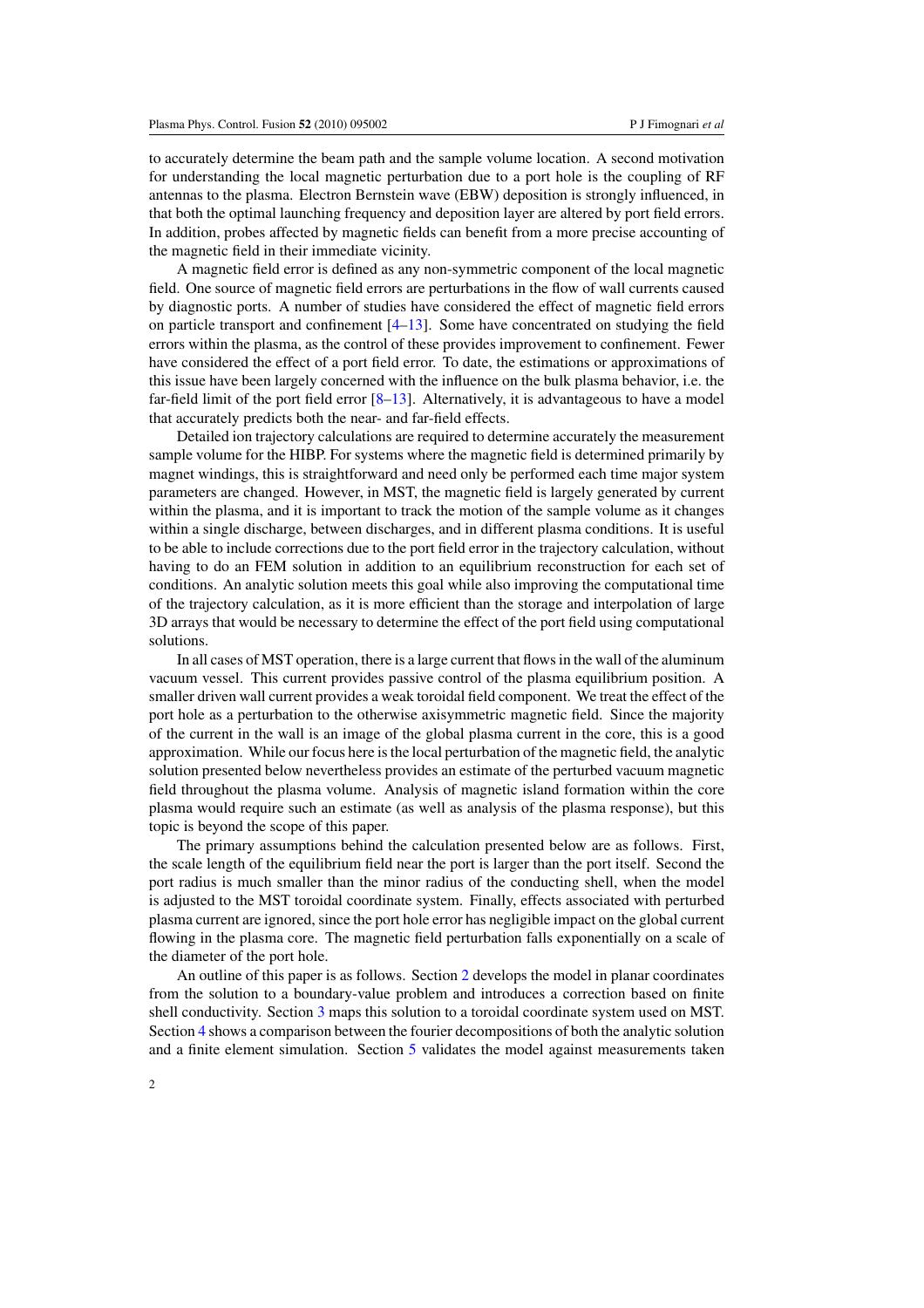<span id="page-2-0"></span>

**Figure 1.** Planar solution geometry. A port with radius a located on a conducting plane.  $x'$ ,  $y'$  and  $z'$  are orthonormal and originate at the center of the port, with  $z' = 0$  as the delimiter between the uniform equilibrium magnetic field region and the conducting plane.  $\rho$  and  $\phi$  are the radial and azimuthal coordinates with respect to the hole.

around a MST diagnostic port using a toroidal field. Section [6](#page-9-0) shows the effect of the port field error on HIBP trajectory calculations. Section [7](#page-13-0) describes the effect of the port field error on EBW optimal launch frequency and deposition layer. Section [8](#page-15-0) provides the conclusions and summary of this paper.

## **2. Solution in plane geometry**

This model starts from a boundary-value problem, solving for the effect of a circular hole in a perfectly conducting plane with a uniform magnetic field on one side. Figure 1 shows this geometry and a coordinate system which will be subsequently referred to as the port coordinate system. The slowly varying magnetic field has a magnitude of  $B_0(t)$  and is taken to be oriented in the  $\hat{y}$  direction. At any given time, the scalar magnetic potential in this case, following [\[14\]](#page-16-0), is

$$
\Phi_{\text{total}}(x',t) = \begin{cases}\n-\frac{B_0(t) y'}{\mu_0} + \Phi^1(x',t) & z' \geq 0, \\
-\Phi^1(x',t) & z' < 0.\n\end{cases}
$$
\n(1)

This potential satisfies Laplace's equation, and with the following boundary conditions,

$$
\Phi_{\text{total}} \text{ continuous across } z = 0 \qquad \text{for } 0 \leq \rho < a,
$$
\n
$$
\frac{\partial \Phi_{\text{total}}}{\partial z} = 0 \text{ at } z = 0 \qquad \qquad \text{for } a < \rho < \infty,
$$
\n
$$
(2)
$$

the perturbation potential of the hole,  $\Phi^1$ , can be given in terms of Bessel functions  $J_\nu(u)$ , as

$$
\Phi^1(x',t) = \frac{2}{\pi} \frac{B_0(t)}{\mu_0} a^2 \sin(\varphi) \sqrt{\frac{\pi}{2}} \int_0^\infty J_{\frac{3}{2}}(ka) e^{-k|z'|} J_1(k\rho) \frac{dk}{k}.
$$
 (3)

Applying formula 6.752.4 in [\[15\]](#page-16-0) gives a simplification of integrals of the general form of  $(3)$ , and we find

$$
\Phi^1(\mathbf{x}',t) = \frac{B_0(t)}{\mu_0} \frac{\rho \sin(\varphi)}{\pi} \left[ -\frac{a}{l} \sqrt{1 - \left(\frac{a}{l}\right)^2} + \sin^{-1}\left(\frac{a}{l}\right) \right],\tag{4}
$$

3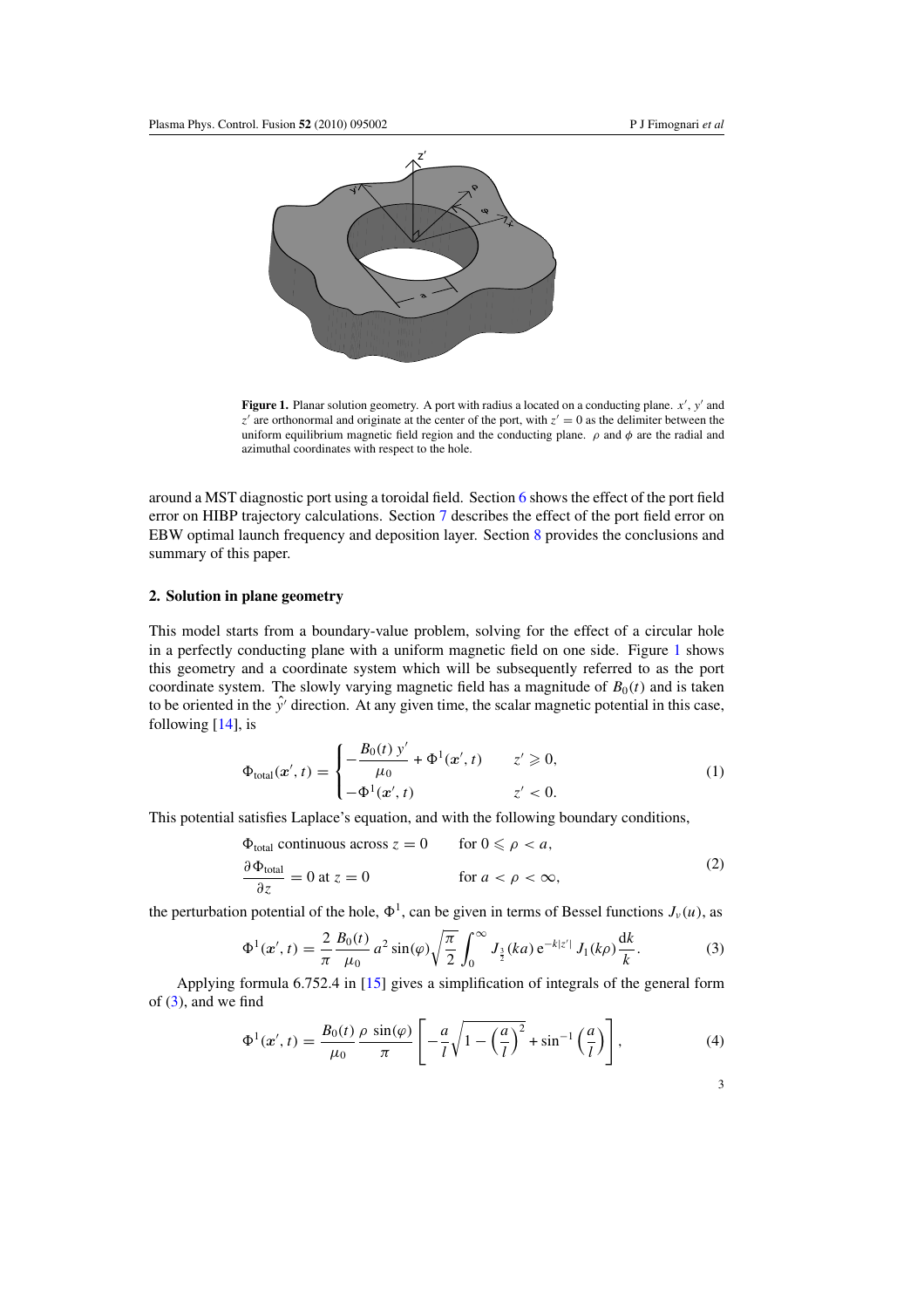<span id="page-3-0"></span>with  $l$  given by

$$
l(x') = \frac{1}{2}(\sqrt{(a+\rho)^2 + (z')^2} + \sqrt{(a-\rho)^2 + (z')^2}).
$$
\n(5)

\nfor the particular means the field on the

The formulae for the perturbation magnetic field are then

$$
\Delta B_{x'} = B_0(t) \operatorname{sgn}(z') \frac{x'y'}{\pi \rho l^4} \frac{a^3}{\sqrt{1 - \left(\frac{a}{l}\right)^2}} \times \left(\frac{a + \rho}{\sqrt{(a + \rho)^2 + (z')^2}} - \frac{a - \rho}{\sqrt{(a - \rho)^2 + (z')^2}}\right), \quad (6)
$$

$$
\Delta B_{y'} = B_0(t) \operatorname{sgn}(z') \frac{(y')^2}{\pi \rho l^4} \frac{a^3}{\sqrt{1 - \left(\frac{a}{l}\right)^2}} \times \left(\frac{a + \rho}{\sqrt{(a + \rho)^2 + (z')^2}} - \frac{a - \rho}{\sqrt{(a - \rho)^2 + (z')^2}}\right) + B_0(t) \operatorname{sgn}(z') \frac{1}{\pi} \left(\frac{a}{l} \sqrt{1 - \left(\frac{a}{l}\right)^2} - \sin^{-1}\left(\frac{a}{l}\right)\right),\tag{7}
$$

and

$$
\Delta B_{z'} = B_0(t) \operatorname{sgn}(z') \frac{y'z'}{\pi l^4} \frac{a^3}{\sqrt{1 - \left(\frac{a}{l}\right)^2}} \times \left(\frac{1}{\sqrt{(a+\rho)^2 + (z')^2}} + \frac{1}{\sqrt{(a-\rho)^2 + (z')^2}}\right). \tag{8}
$$

In the above equations, the sgn( $z'$ ) function is defined as

$$
sgn(z') = \begin{cases} +1 & z' \geq 0, \\ -1 & z' < 0. \end{cases}
$$
 (9)

While equations  $(6)$ – $(8)$  are continuous for all space, there are several singularities when implementing this solution computationally; the behavior of the function at each of these locations can be determined. The  $\hat{x'}$  and  $\hat{y'}$  components are affected by two singularities, one which occurs when  $l = a$ , in other words, when  $z' = 0$  and  $\rho \leq a$ . Then,

$$
\Delta B_{x'} = 0 \tag{10}
$$

and

$$
\Delta B_{y'} = -\frac{1}{2}B_0(t). \tag{11}
$$

The other singularity occurs when  $\rho = 0$ . In that case,

$$
\Delta B_{x'} = 0 \tag{12}
$$

and

$$
\Delta B_{y'} = B_0(t) \operatorname{sgn}(z') \frac{1}{\pi} \left( \frac{a}{l} \sqrt{1 - \left(\frac{a}{l}\right)^2} - \sin^{-1}\left(\frac{a}{l}\right) \right). \tag{13}
$$

When  $z' = 0$  and  $\rho \le a$ , as  $a/l = 1$  in this situation, so  $\Delta B_{z'}$  has an indeterminant value. For small z, we can expand  $(5)$  to give

$$
l \approx a + \frac{(z')^2}{4} \left( \frac{1}{a+\rho} + \frac{1}{a-\rho} \right). \tag{14}
$$

We can then write

$$
\sqrt{1 - \left(\frac{a}{l}\right)^2} \approx \sqrt{1 - \left(\frac{1}{1 + \frac{(z')^2}{4a} \left(\frac{1}{a + \rho} + \frac{1}{a - \rho}\right)}\right)^2}
$$

$$
\approx \sqrt{1 - \left(1 - \frac{(z')^2}{4a} \left(\frac{1}{a + \rho} + \frac{1}{a - \rho}\right)\right)^2} \approx \frac{z'}{\sqrt{2a}} \sqrt{\frac{1}{a + \rho} + \frac{1}{a - \rho}}.
$$
(15)

4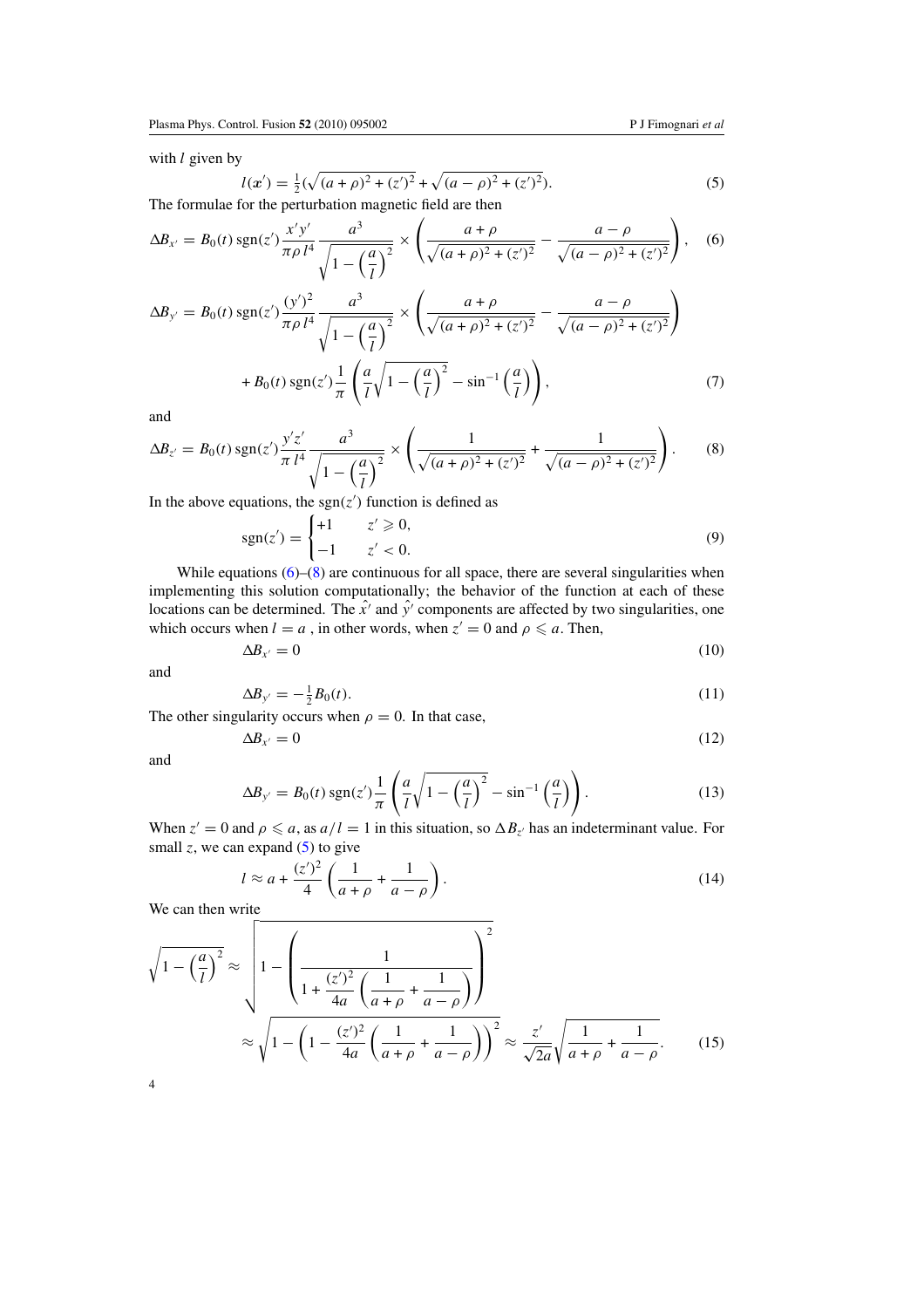<span id="page-4-0"></span>

**Figure 2.**  $B_{y'}$  and  $B_{z'}$  vectors. The shaded region denotes the conducting shell, with the upper shaded region indicating the depth to which the field diffuses. One hundred plates were used to simulate the diffusion, spaced evenly from  $z' = 0$  to  $z' = -2$  cm. y' and z' are in the port coordinate system as defined in figure [1.](#page-2-0)

Inserting  $(15)$  into  $(8)$  gives

$$
\Delta B_{z'} \approx B_0(t) \frac{y'}{\pi} \frac{2}{\sqrt{a^2 - \rho^2}}.
$$
\n(16)

which has the correct behavior for the perturbation field to be continuous everywhere.

This solution is valid for a infinitely thin, perfectly conducting shell. In order to adapt it for the effect of diffusion of the field into an imperfect conductor, a linear superposition of a large number, N, of shells in the  $-\hat{z}$ ' direction is used, with the field normalization for each plate falling off exponentially. This gives a total perturbation field of

$$
\Delta B_u = \frac{\sum_{n=1}^N \Delta B_u(z' \to z' - z'_n) e^{z'_n/\delta}}{\sum_{n=1}^N e^{z'_n/\delta}}, \qquad u \in \{x, y, z\},\tag{17}
$$

where  $\delta$  is the shell skin depth. Figure 2 shows the vector plot of  $B_{y'}$  and  $B_{z'}$  vectors in the  $x' = 0$  plane. Here, the port radius is 5.7 cm, the wall thickness is 5 cm and the skin depth is 0.4 cm (for a time scale of 2 ms in a 6063 aluminum shell, a typical time scale in MST). The Alfvenic time scale for a MST shot is on the order of  $1 \mu s$ , much smaller than the rate of change of the mean equilibrium field. These values are representative of the dimensions and conditions at the HIBP exit port on MST. The vector plot shows that at approximately one port diameter from the center of the port, the perturbation has dropped to a negligible level. It also suggests that beam trajectories passing near the edge of the port may experience a larger deflection due to the port field error than those passing near the center.

#### **3. Approximation for toroidal geometry**

To approximate the port field error in a toroidal device like MST, the toroidal and poloidal magnetic fields must be included. Here we solve the case for one circular port that is normal to the MST vessel, reflective of most MST ports (we could also approximate elliptical ports, or ports not orientated normal to the device surface with relative ease). This is accomplished by treating each component of the field separately and summing the resulting magnetic fields.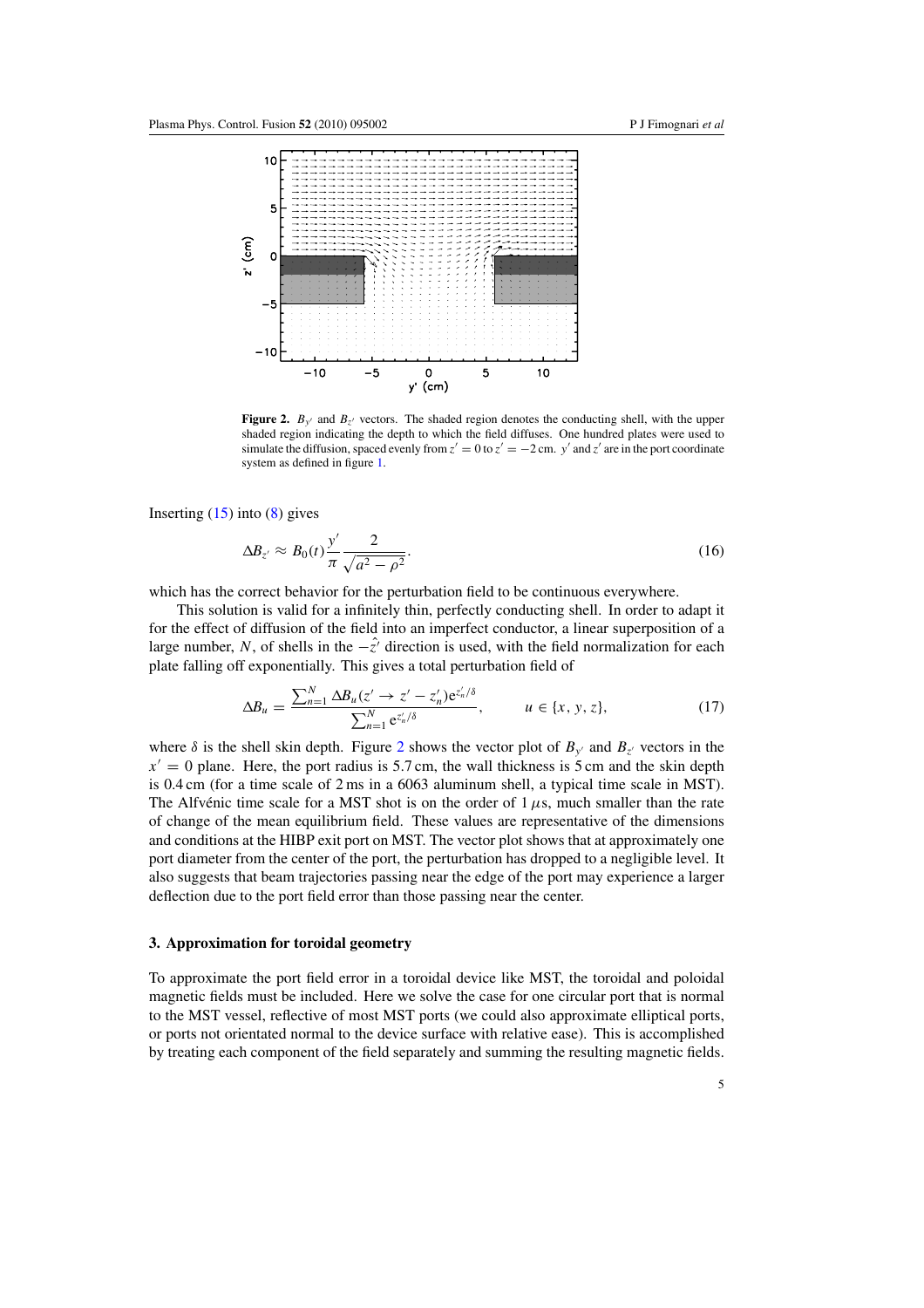<span id="page-5-0"></span>

**Figure 3.** Top down (lower) and poloidal cross-section (upper) MST geometry in both Cartesian  $(X, Y, Z)$  and toroidal  $(R, \phi, \theta)$  coordinates.  $R_0$  and  $a_0$  are the major and minor radii of the torus.

Figure 3 shows the Cartesian and toroidal coordinate systems used to describe the geometry of MST. For the rest of this work, this coordinate system is denoted as MST coordinates.

The coordinate mapping necessary to approximate the perturbation due to a toroidally oriented equilibrium magnetic field near a port is given by

$$
x' \to a_0(\theta - \theta_0),\tag{18}
$$

 $y' \to (a_0 \cos(\theta) + R_0)(\phi - \phi_0),$  (19)

$$
z' \to r - a_0,\tag{20}
$$

where  $R_0$  and  $a_0$  are the major and minor radii of MST and  $\phi$  and  $\theta$  are the toroidal and poloidal coordinates. We define the port to be located at  $(a_0, \theta_0, \phi_0)$ . This approximation is most accurate when the radius of the hole is much less than the minor radius of the device, as is the case for the diagnostic ports of MST. The largest ports on MST have a radius of 5.7 cm and are used by the HIBP and the EBW RF antenna. The coordinate mapping for a perturbation due to a poloidally oriented equilibrium magnetic field simply swaps the  $\hat{x'}$  and  $\hat{y'}$ coordinate transforms. Since the RFP equilibrium is helical, inclusion of toroidal and poloidal perturbations is necessary to describe the port effect. The sum of these gives

$$
\Delta B_r = \Phi_0 \frac{r - a_0}{\pi l^4} \frac{a^3}{\sqrt{1 - \left(\frac{a}{l}\right)^2}} \left[ \frac{1}{l_p} + \frac{1}{l_n} \right],\tag{21}
$$

$$
\Delta B_{\theta} = \Phi_0 \frac{a_0(\theta - \theta_0)}{\pi \rho l^4} \frac{a^3}{\sqrt{1 - \left(\frac{a}{l}\right)^2}} \left[ \frac{a + \rho}{l_p} - \frac{a - \rho}{l_n} \right] + \frac{B_{\theta_0}}{\pi} \operatorname{sgn}(r - a_0) \left[ \frac{a}{l} \sqrt{1 - \left(\frac{a}{l}\right)^2} - \sin^{-1}\left(\frac{a}{l}\right) \right]
$$
(22)

6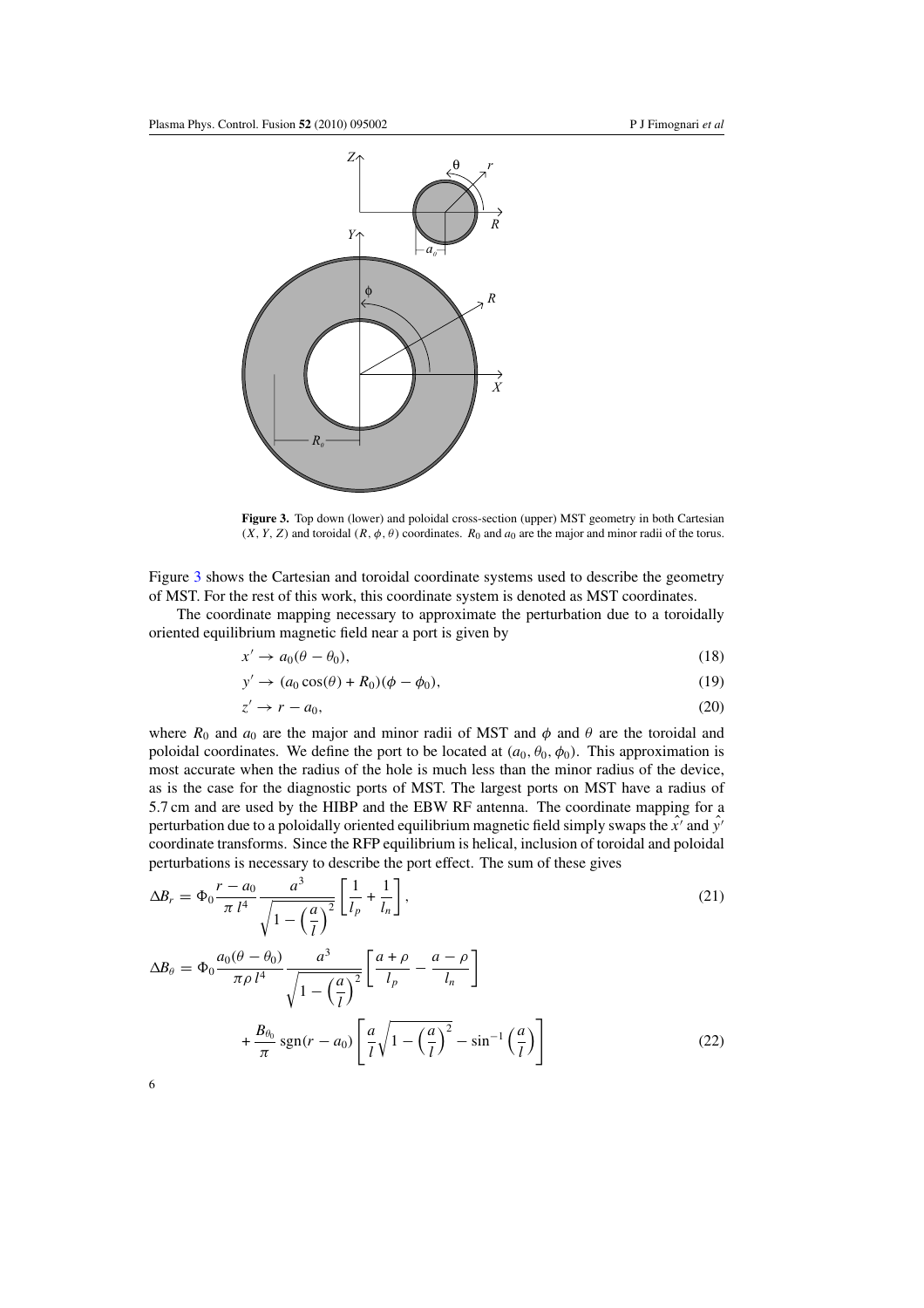<span id="page-6-0"></span>

**Figure 4.** Poloidal magnetic field vectors in MST. The unperturbed field is produced by a MSTFit equilibrium reconstruction. R and Z are MST coordinates from figure [3.](#page-5-0) The darker shaded region corresponds to the diffusion region, as in figure [2.](#page-4-0)

and

$$
\Delta B_{\phi} = \Phi_0 \frac{(a_0 \cos(\theta) + R_0)(\phi - \phi_0)}{\pi \rho l^4} \frac{a^3}{\sqrt{1 - \left(\frac{a}{l}\right)^2}} \left[ \frac{a + \rho}{l_p} - \frac{a - \rho}{l_n} \right]
$$

$$
+ \frac{B_{\phi_0}}{\pi} \operatorname{sgn}(r - a_0) \left[ \frac{a}{l} \sqrt{1 - \left(\frac{a}{l}\right)^2} - \sin^{-1}\left(\frac{a}{l}\right) \right],
$$
(23)

with

$$
\Phi_0(x',t) = [B_{\phi_0}(t)(a_0 \cos(\theta) + R_0)(\phi - \phi_0) + B_{\theta_0}(t)a_0(\theta - \theta_0)] \times \text{sgn}(r - a_0),\tag{24}
$$

$$
\rho(\phi,\theta) = \sqrt{a_0^2(\theta - \theta_0)^2 + (a_0 \cos(\theta) + R_0)^2(\phi - \phi_0)^2},
$$
\n(25)

$$
l_p(x') = \sqrt{(a+\rho)^2 + (r-a_0)^2},\tag{26}
$$

$$
l_n(x') = \sqrt{(a - \rho)^2 + (r - a_0)^2},
$$
\n(27)

and

$$
l(x') = \frac{1}{2}(l_p + l_n). \tag{28}
$$

These perturbations are corrected for non-perfect conductivity in the shell by the same method as in [\(17\)](#page-4-0), with stacking in the  $+\hat{r}$  direction, to more accurately represent the physical system. The total perturbation is then

$$
\Delta B_u = \frac{\sum_{n=1}^N \Delta B(a_0 \to a_0 - a_n) e^{-a_n/\delta}}{\sum_{n=1}^N e^{-a_n/\delta}}, \qquad u \in \{x, y, z\}.
$$
 (29)

Figure 4 shows the poloidal magnetic field vectors near a 5.7 cm MST diagnostic port, with the same parameters as used in figure [2.](#page-4-0) The background field in this case is produced with a MSTFit equilibrium reconstruction [\[16\]](#page-16-0) and is shown in figure [5.](#page-7-0)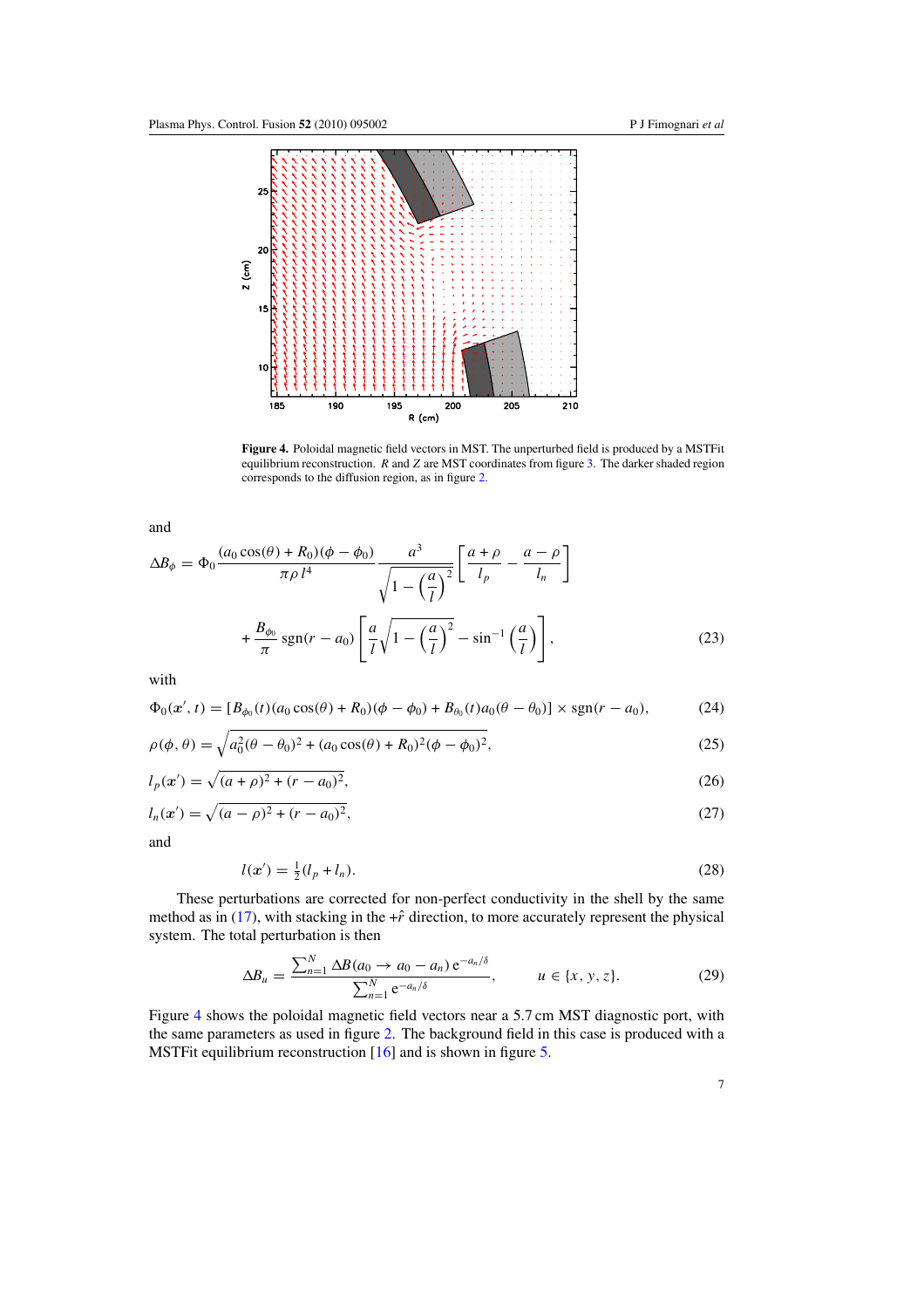<span id="page-7-0"></span>

**Figure 5.** Reconstructed toroidal and poloidal equilibrium magnetic fields of MST used for figure [4.](#page-6-0) R is the MST major radius coordinate from figure [3.](#page-5-0)

#### **4. Comparison with finite element calculation**

To assess the affect of the field error of a single port on a purely toroidal vacuum magnetic field, a magnetostatic ANSYS finite element calculation was performed. The major radius of the toroidal configuration simulated was 1.5 m and the minor radius 0.47 m. A single 5.7 cm radius port was positioned at  $(\phi_0, \theta_0) = (0^\circ, 0^\circ)$ . The ANSYS solution was interpolated in both the  $\theta$  and  $\phi$  directions with a 0.5° resolution and the result was decomposed into the Fourier spectrum, given as

$$
f(x) = \frac{a_0}{2} + \sum a_n \cos\left(\frac{n\pi x}{2}\right) + \sum b_n \sin\left(\frac{n\pi x}{2}\right),\tag{30}
$$

with  $a_n$  as the Fourier cosine series coefficients and  $b_n$  as the Fourier sine series coefficients. This was then compared with the results of a Fourier decomposition of the analytic model.

Figures [6](#page-8-0) and [7](#page-9-0) show the Fourier spectrum in the toroidal and poloidal directions, respectively, 1 cm inboard from the port. For figure [6,](#page-8-0) the path of integration was located at  $\theta = 0^\circ$ , the center of the port, where the port field error in the radial direction is strongest. The field error is antisymmetric with respect to the port in the toroidal direction, leading to only nonzero  $b_n$  components of the spectrum. In figure [7,](#page-9-0) the path of integration was located at  $\phi = 1.5^{\circ}$ , near the edge of the port, where the port field error in the radial direction is strongest. The field error is symmetric with respect to the port in the poloidal direction, leading to only nonzero  $a_n$  components of the spectrum. In both cases, the agreement between the ANSYS calculation and the analytical model is very good. Small deviations between the FEM solution and the analytic model can be due to the uncertainty in the interpolated path for integration of the finite element grid. The grid has a mean node density of approximately  $27 \text{ cm}^{-3}$ , which causes the grid to be very coarse far from the port hole. By applying the symmetry of the system, we know that  $a_n$  in figure [6](#page-8-0) and  $b_n$  in figure [7](#page-9-0) must both identically be zero. Since the deviations in  $a_n$  and  $b_n$  in both figures are on the same order, we can assume that they are attributable to the same source.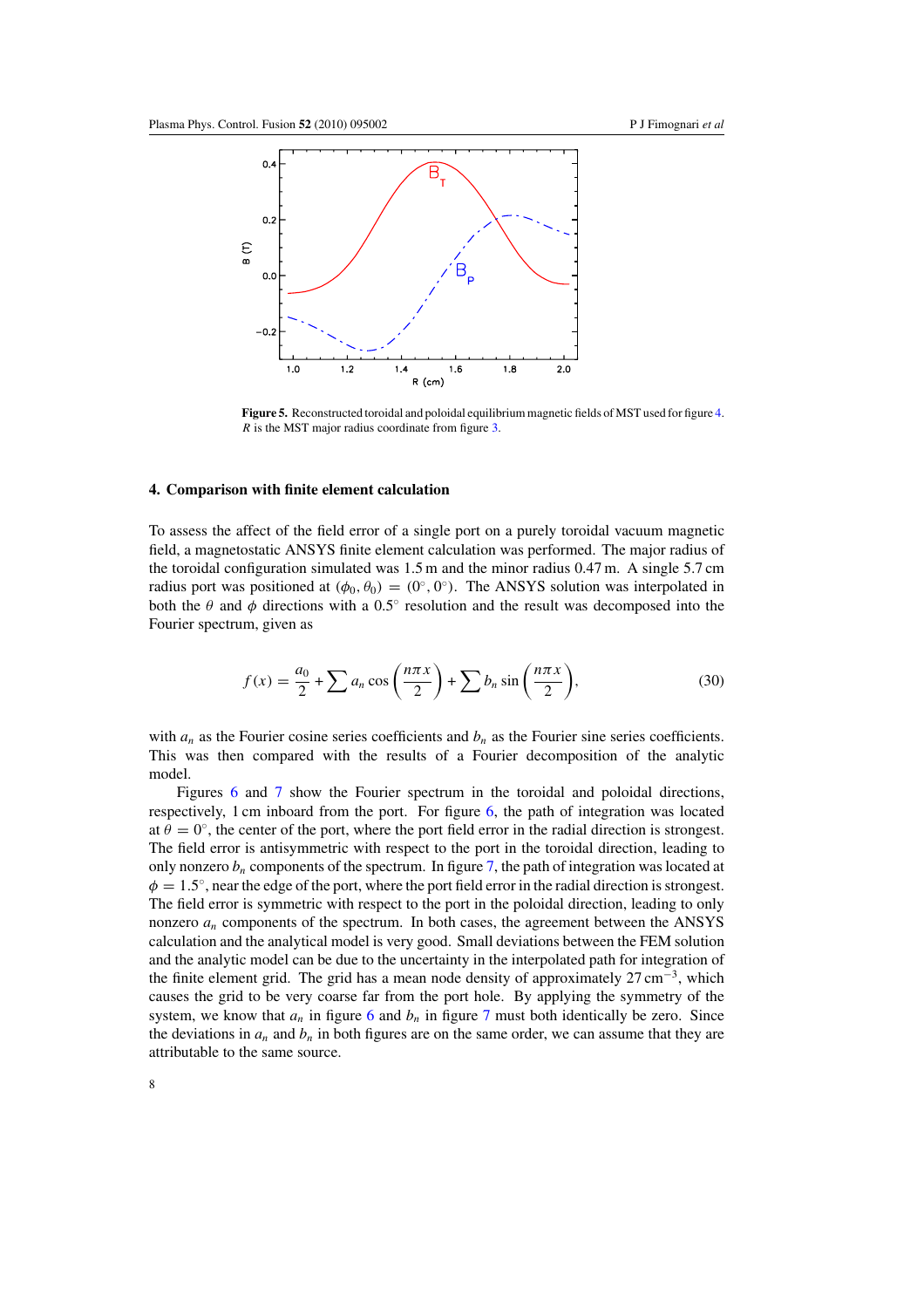<span id="page-8-0"></span>

**Figure 6.** Fourier decomposition (in the toroidal, φ, direction of the effect of a single 5.7 cm radius port located at  $(\rho_0, \phi_0, \theta_0) = (47 \text{ cm}, 0^\circ, 0^\circ)$  of the radial magnetic field. The integration path depicted passes through the center of the port in the toroidal direction, 1 cm inboard in the radial direction. The resolution in both the  $\theta$  and  $\phi$  directions is 0.5° and in the  $\rho$  direction is 1 cm. Solid lines indicate the analytic model prediction and symbols indicate the ANSYS calculation

#### **5. Validation of the model**

Experimental measurements have been made of the radial magnetic field of MST at a 5.7 cm radius diagnostic port when a toroidal field in vacuum is applied to the device. The magnetic field probe used contained seven tips arranged linearly and spaced at half inch intervals from the center of the port. Figure [8](#page-10-0) shows comparisons between the model presented in section [3](#page-4-0) and the radial field measurements for six angular probe orientations at a 0.4 cm insertion depth from the inner wall of MST toward the plasma region. Here, the skin depth is taken as 0.8 cm, corresponding to the rise rate of the MST toroidal field. These comparisons are made during the ramp phase of the toroidal field, 7.5 ms before the peak. Using the port coordinate system described by figure [1,](#page-2-0) measurements were performed with values of  $\varphi$  (the port azimuthal angle) of 0◦, 30◦, 60◦, 90◦, 120◦ and 150◦. These measurements are normalized to the measured toroidal field and the port radius. Each measurement and model pair is labeled with the angle relative to the port at which it was measured or calculated, and  $x'/a$  position is relative to the center of the port.

Figure [9](#page-10-0) shows another comparison between the model and data. The probe array was aligned at  $\varphi = 90^\circ$  and stepped into the plasma in 1 cm intervals. As the probe is moved deeper into the plasma, the measurements indicate that the perturbation field falls off as the model predicts. The inner surface of MST is located at  $z' = 0$ , positive z' values indicate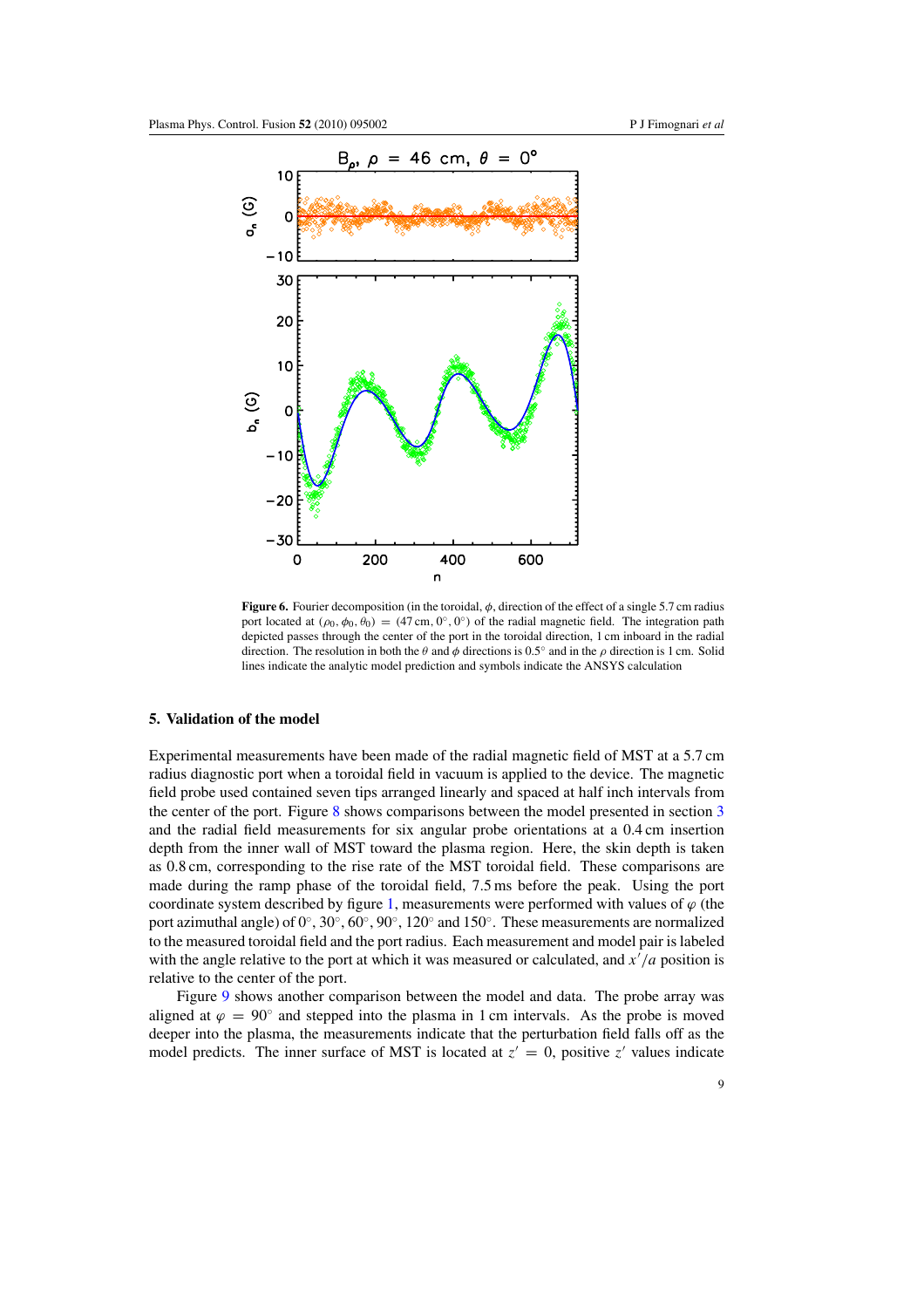<span id="page-9-0"></span>

**Figure 7.** Fourier decomposition (in the poloidal, θ, direction of the effect of a single 5.7 cm radius port located at  $(\rho_0, \phi_0, \theta_0) = (47 \text{ cm}, 0^\circ, 0^\circ)$  of the radial magnetic field. The integration path depicted passes near the edge of the port (at  $\phi = 1.5^{\circ}$ ) in the poloidal direction, 1 cm inboard in the radial direction. As in figure [6](#page-8-0) the resolution in both the  $\theta$  and  $\phi$  directions is 0.5° and in the  $\rho$  direction is 1 cm. Solid lines indicate the analytic model prediction and symbols indicate the ANSYS calculation.

probe insertion deeper within MST. As in figure [9,](#page-10-0) these comparisons are made 7.5 ms before the peak of the toroidal field. The data in both figures are shown as symbols and the model results are shown as lines. These figures show that the model is in good agreement with the measurements at each rotation angle and insertion depth.

## **6. HIBP trajectories with port field errors**

The HIBP injects a singly charged (primary) ion beam into the plasma through a 2.5 cm radius (entrance) port and detects the doubly charged (secondary) ion beam at a 5.7 cm radius (exit) port. The port field errors have a cumulative effect on the beam trajectory, which causes displacement of the sample volume in the plasma and the impact location of the beam on the detector plane. The port field perturbation deflects all beam trajectories, but it is greatest when the beam passes near the edge of the port. Figure [10](#page-11-0) shows two HIBP trajectories in the MST geometry, one through the edge regions of the entrance and exit ports and another through the center regions of the ports. Both the primary and secondary ion beams are shown. The port field error at the small HIBP entrance port is weaker than that of the exit port and acts on singly charged ions. The larger port field error due to the exit port, which also acts on doubly charged ions, will thus have a greater effect on the beam trajectory.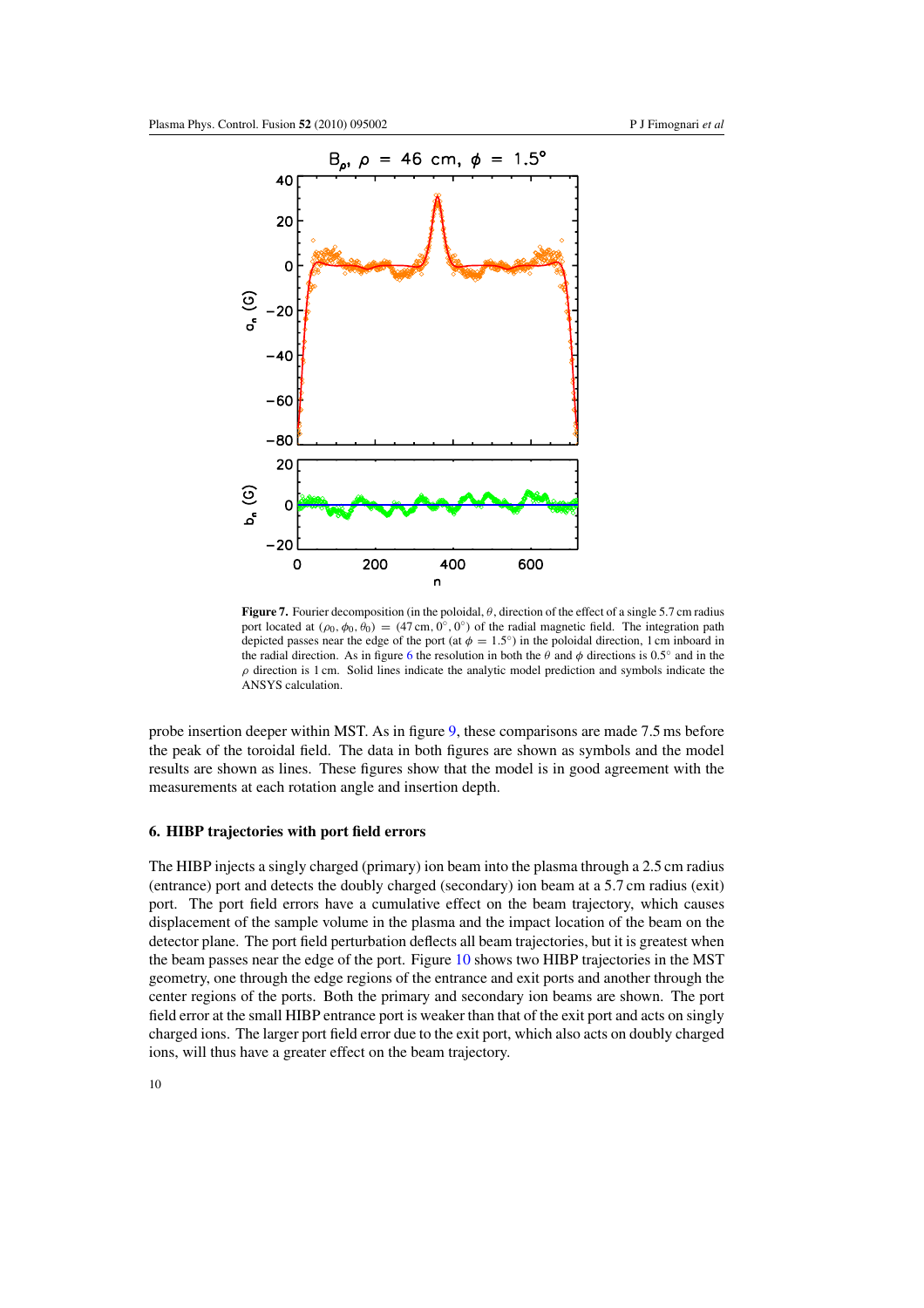<span id="page-10-0"></span>

**Figure 8.** Model predictions (lines) and MST measurements made 4 mm inside the inner surface of MST at different probe insertion angles.  $x'/a$  (see figure [1\)](#page-2-0) is relative to the center of the port. Lines indicate predictions and symbols indicate measurements.



**Figure 9.** Model predictions (lines) and MST measurements made at various radial insertion distances at a  $\varphi = 90^\circ$  rotation angle.  $y'/a$  (see figure [1\)](#page-2-0) is relative to the center of the port. Lines indicate predictions and symbols indicate measurements.

Figure [11](#page-12-0) shows the port perturbed (dashed lines) and unperturbed (solid lines) trajectories within the HIBP detection beamline. The detection beamline contains three pairs of electrostatic sweep plates (outlined and shaded in the figure) that redirect the secondary beam to the entrance apertures of an electrostatic analyzer (shown as gaps in the boundary at  $z_{SBL}$  = 137 cm). Each pair, (a)–(b) and (c)–(d), illustrates orthogonal projections of the beamline, with  $x<sub>SBL</sub>$  largely in the toroidal direction and  $y<sub>SBL</sub>$  in the poloidal direction.

The deflection of the beam at the rightmost electrostatic sweep plate pair is due to an applied sweep voltage. The upper pair  $(a)$ – $(b)$  illustrates a simulation with the primary and secondary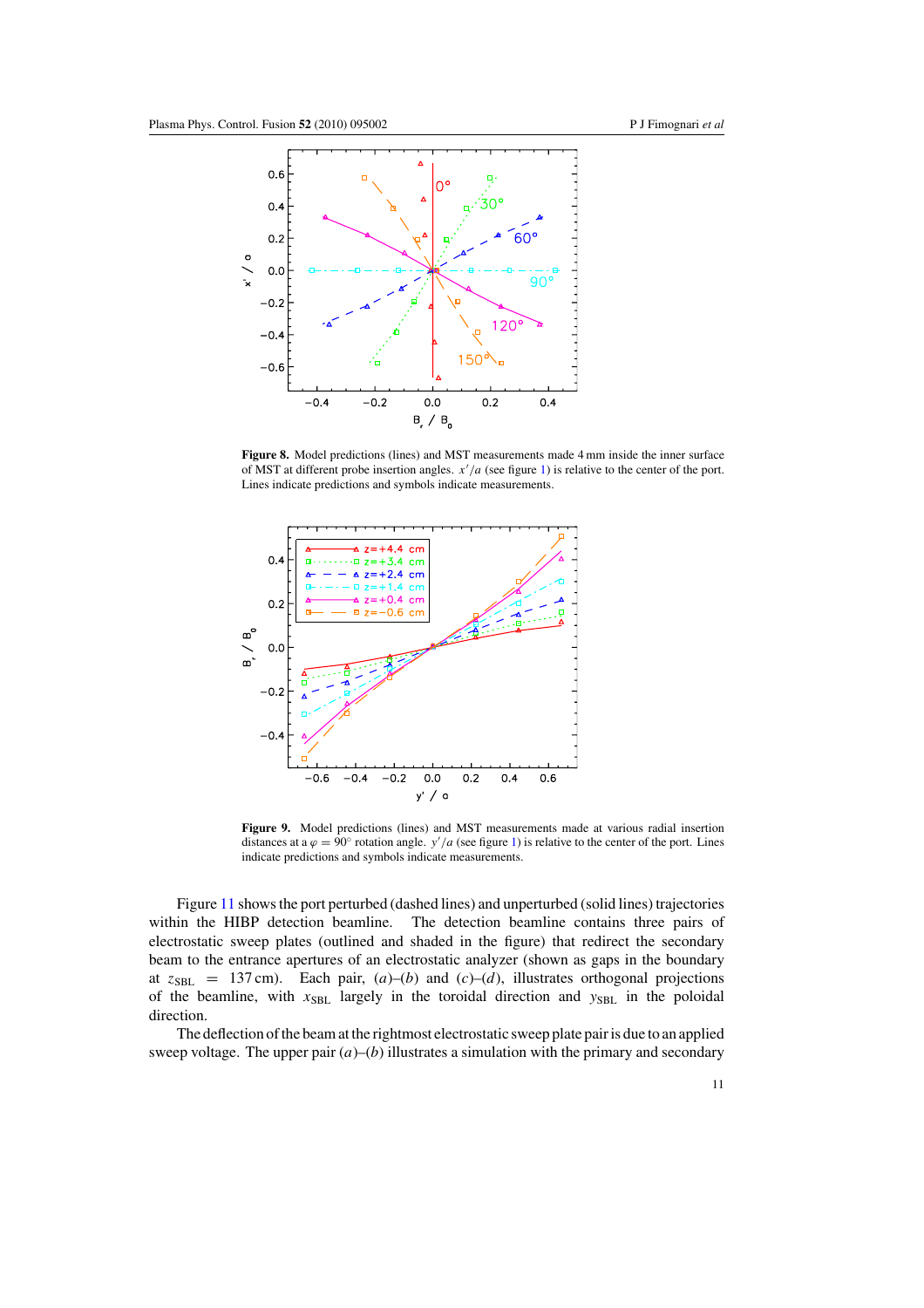<span id="page-11-0"></span>

**Figure 10.** Poloidal (top) and toroidal (bottom) projections of HIBP trajectories through a MST plasma. The primary and secondary pairs are calculated for beams injected near the center and the edge of the entrance port through a magnetic field that includes the port field error. The  $x$ , y, R and z are MST coordinates, taken with the HIBP entrance port at  $y = 0$ . Crosses are used to designate the center of the sample volume locations (where the primary and secondary beams intersect).

beams passing near the center of the entrance and exit ports. In this case, the beam at the analyzer entrance aperture is displaced 0.88 cm in the  $\hat{x}_{SBL}$  (toroidal) direction from a trajectory calculated without inclusion of the port field error. When projected out to the detectors, this corresponds to a change of 1.20 cm. The combined poloidal and toroidal path variations move the sample volume (in MST coordinates) of  $(|\Delta x|, |\Delta y|, |\Delta z|) = (0.20, 0.43, 0.34)$  cm, for a total change of 0.58 cm. The lower pair  $(c)-(d)$  illustrates the primary and secondary beams passing nearer the edges of the ports. The field error here is larger, but is strongest in the direction parallel to beam travel, and thus results in a smaller deflection. However, the position of the beam combined with the effect of the field error are sufficient to alter the trajectory from a non-detection in the no port field error case to a detection. To illustrate the smaller deviation due to the ports in this case, the combined poloidal and toroidal path variations move the sample volume (in MST coordinates) of  $(|\Delta x|, |\Delta y|, |\Delta z|) = (0.20, 0.18, 0.39)$  cm, for a total change of 0.47 cm. A preliminary comparison of HIBP data (secondary ion currents on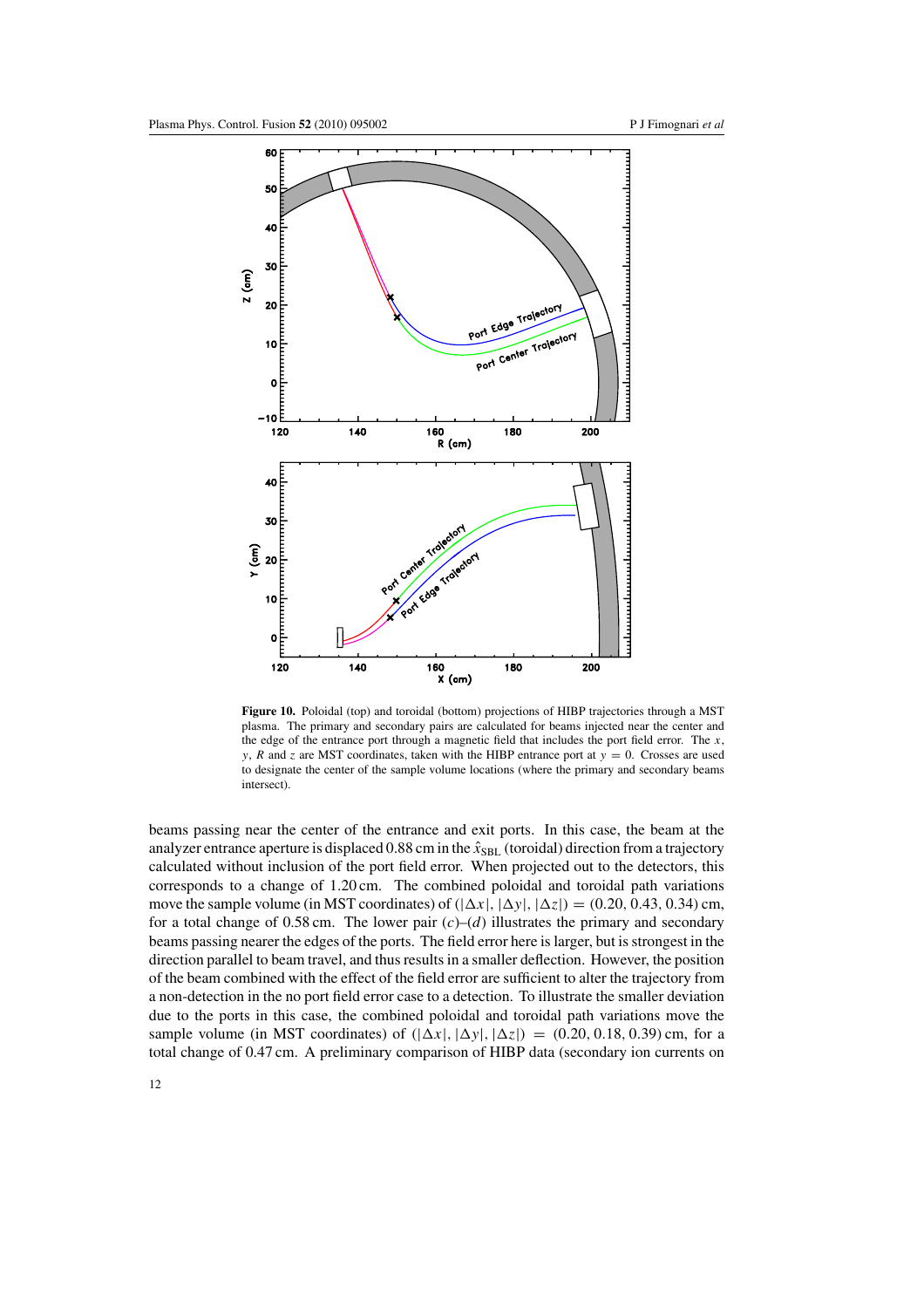<span id="page-12-0"></span>

**Figure 11.** Poloidal ( $y_{SBL}$ ) and toroidal ( $x_{SBL}$ ) projections of beam trajectories through the HIBP detection beamline. Pair  $(a)$  and  $(b)$  is modeled with a beam passing nearer the center of the entrance and exit ports, and pair  $(c)$  and  $(d)$  with a beam passing nearer the edges of the ports. The  $x_{SBL}$ ,  $y_{SBL}$ and  $z_{SBL}$  are HIBP coordinates, with the center of the exit port at  $(x_{SBL}, y_{SBL}, z_{SBL}) = (0, 0, 0)$ . Solid and dashed lines indicate, respectively, trajectories without and with the port error included.

the detectors) with trajectories computed with and without the port field error model suggests improved agreement when the port error is included.

Deviations on this order can have a significant affect on the interpretation of beam probe data. For accurate determination of electric potential and potential and density fluctuations, it is important to have the HIBP detections as near the center of the detector sets as possible. As shown by figures  $11(c)$  and (d), the port field error can cause a change in trajectory calculation from non-detection to detection in some cases and in cases where there is a successful trajectory calculation with and without port field error, there is a significant motion  $(>1 \text{ cm})$  at the HIBP detectors. This is enough of a change in position to move the ion signal from being roughly centered on the detector to one side or the other. The motion of the sample volume due to the port field is likewise essential for accurate determination of the radial electric field from HIBP measurements.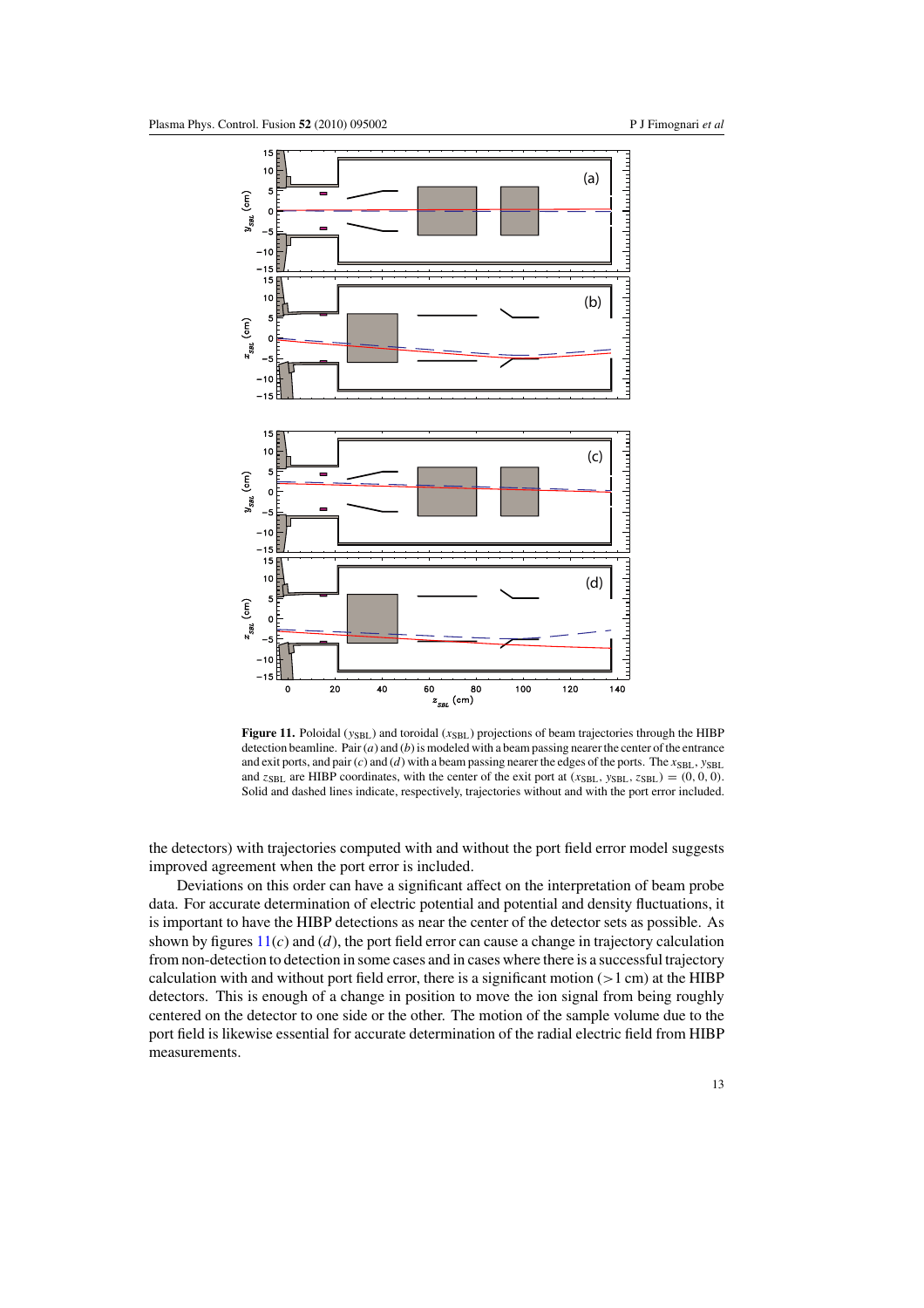<span id="page-13-0"></span>

Figure 12. First ( $f_{\text{ECR}}$ ) and second ( $2f_{\text{ECR}}$ ) harmonic electron cyclotron resonance frequency profiles for equilibria at two plasma currents. Solid lines show profiles for unperturbed equilibria, dotted lines show the profiles for the corrected field. Also sketched is the EBW antenna at the 3.6 GHz launching frequency. The accessible region for 3.6 GHz launch is  $r/a_0 > 0.86$  for the 300 kA case, while only  $r/a_0 > 0.95$  for the 200 kA case.

## **7. EBW launch given port field errors**

The distortion of the equilibrium magnetic field has significant implications on RF heating and current drive in MST. First, as a steep edge density profile is crucial to efficient coupling of the externally launched electromagnetic wave to the EBW [\[17\]](#page-16-0), the perturbation of flux surfaces in the antenna near field has a deleterious effect on the coupling. Furthermore, even with the antenna retracted slightly behind the MST wall, a dielectric antenna cover acts as a limiter and modifies the local density profile in a fashion that improves coupling [\[18\]](#page-16-0). A second concern is that the magnetic field error from the large ( $a/a_0 \approx 10\%$ ) port reduces accessibility as illustrated in figure 12. The EBW is strongly damped at the first or second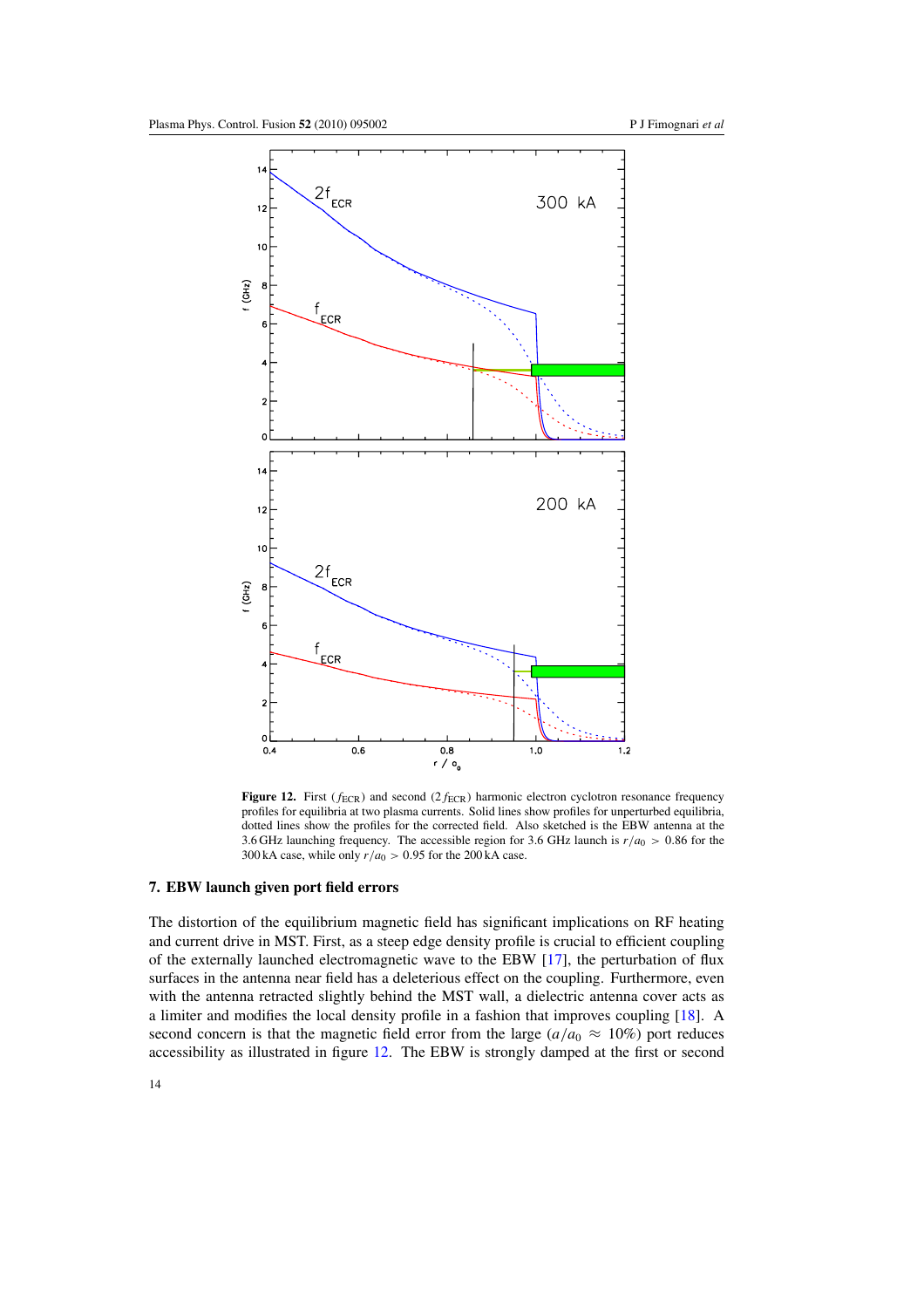

**Figure 13.** First ( $f_{ECR}$ ) and second ( $2 f_{ECR}$ ) harmonic electron cyclotron resonance frequency profiles for a 300 kA equilibria. Solid lines show profiles for unperturbed equilibria, dotted and dashed lines show the profiles for the field when perturbations from various sized ports are included. Also sketched is the EBW antenna at the 3.6 GHz launching frequency, as well as vertical lines indicating the depth of penetration of the EBW layer for each port. The accessible region for 3.6 GHz launch is  $r/a_0 > 0.89$  for the case of a port radius 5% of the minor radius,  $r/a_0 > 0.86$  for a port radius 10% of the minor radius and  $r/a_0 > 0.84$  for a port radius 15% of the minor radius.

harmonic of the electron cyclotron resonance, whose positions are determined by the strength of the magnetic field,  $f_{\text{ECR}} = 27.9 \text{ GHz} \cdot |B|$ . Considering an unperturbed equilibrium field, fundamental EBW heating for an optimized magnetic field strength allows resonant heating between  $r/a_0 \approx 0.45$  and  $r/a_0 \approx 0.99$ , where access to the plasma core is blocked by the second harmonic resonance layer. Consideration of the total field (including port perturbation) alters the location of the first and second harmonic resonance layers, and the accessibility for optimized launch parameters is decreased from  $r/a_0 \approx 0.79$  to  $r/a_0 \approx 0.99$ .

Figure [12](#page-13-0) shows the effect of including the port field error in the calculation of the optimal EBW launching frequency and estimated deposition layer for 200 and 300 kA plasma current in MST. This suggests that for optimal deposition at a given launch frequency, the plasma current needs to be altered from that assumed by the unperturbed equilibrium. It also shows the dramatic decrease in size of the available deposition layer between the two harmonics. Figure 13 depicts the change in EBW deposition layer for three port radii. As the port radius increases, the depth of the EBW deposition layer increases. For ports with radii 5%, 10% and 15% of the machine minor radius, the EBW deposition penetrates to  $r/a_0 = 0.89, 0.86$  and 0.84, respectively, for a plasma current of 300 kA. The 10% case approximates the experimental situation for the EBW antenna installed on MST.

Figure [14](#page-15-0) shows the magnetic field contours for a 300 kA equilibrium located in the plane of the EBW system with the effect of the ports added. Near the ports shown in figure [14](#page-15-0) it is apparent that the field error significantly alters the contours up to approximately one port diameter. One particularly important and initially overlooked feature is that for certain plasma conditions, the second harmonic for 3.6 GHz launch is not within the plasma, except for the region of reduced field due to the port hole. Second harmonic deposition then occurs in the antenna near field, far from the expected heating location. These effects on coupling and accessibility have been empirically observed, and with the present quantitative description of  $|B|$ , are being incorporated into planning of upcoming experimental campaigns.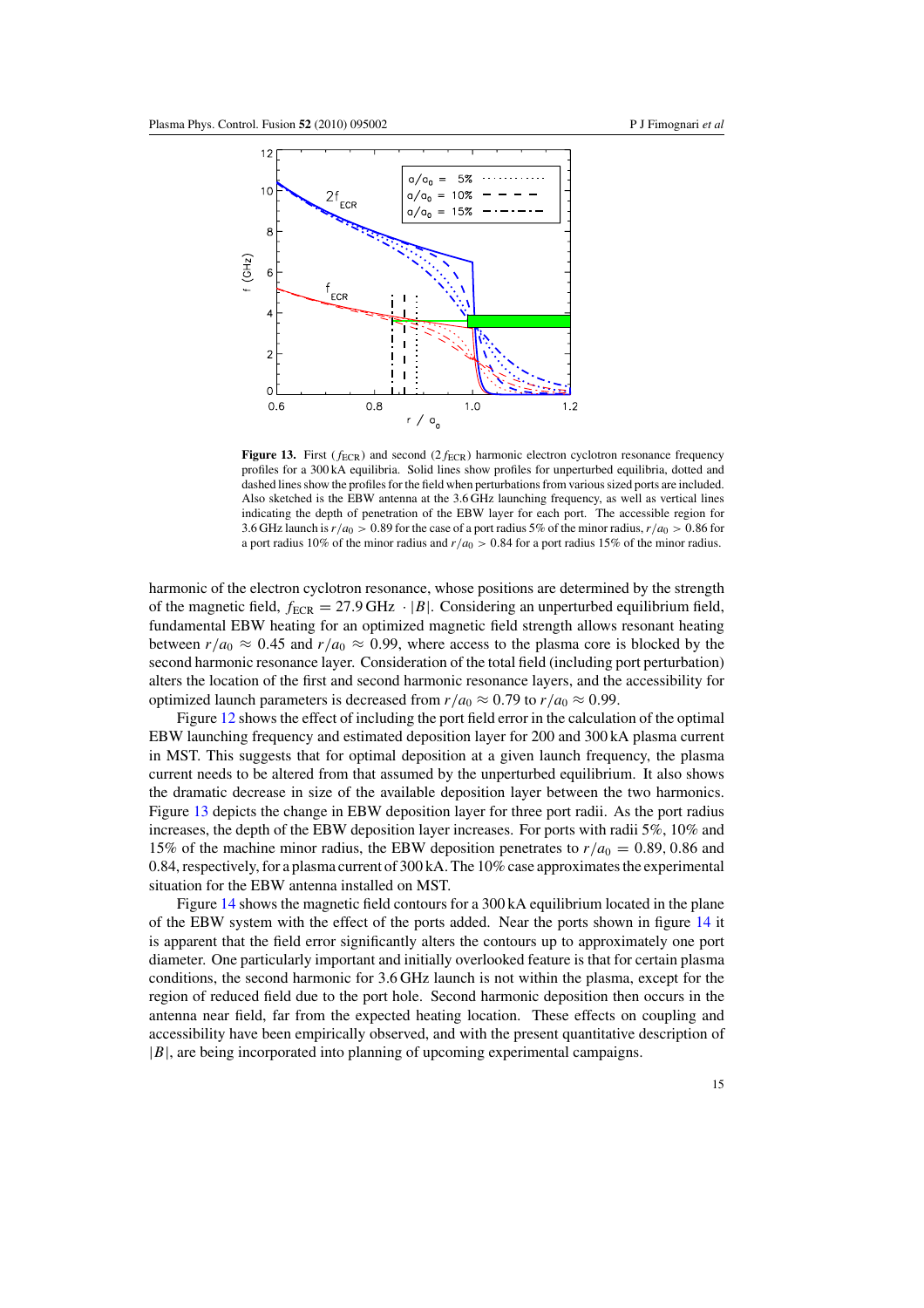<span id="page-15-0"></span>

**Figure 14.** Magnetic field contours for a 300 kA equilibrium taking into account the port field errors of five ports: two 5.7 cm radius ports at  $\pm 19°$ , two 2.54 cm radius ports at  $\pm 37°$  and one 1.905 cm radius port at 90◦. R and Z here are MST coordinates. The field is strongly perturbed up to approximately one port diameter away from the port hole, recovering to the unperturbed state in the core of the plasma.

### **8. Summary and conclusions**

In this paper, we have shown that port field errors are of considerable magnitude to affect several subsystems on MST and should be included in a comprehensive mean magnetic equilibrium reconstruction. The HIBP trajectories and sample volume location can be significantly affected by the passage through port field perturbations. An accurate calculation of the sample volume and detection location requires a reconstructed mean magnetic field that includes a port field error model. In addition, both the optimal launching frequency and the deposition layer contours for EBW heating are altered, suggesting new experimental operating conditions for upcoming campaigns.

In order to accurately model the perturbation due to a port in the conducting shell, an analytic solution for the perturbation has been developed and validated against measurements made on the MST RFP. This model is unique in that it aims to accurately represent the magnetic field effect in both the near-field and far-field regions. It can be readily adapted to any plasma confinement system with ports in a conducting wall and a time-changing magnetic field; so long as the port scale is smaller than the device scale, the unperturbed mean magnetic field is roughly constant over the port opening, and there is relatively low density near the conductor. The model shows excellent agreement with magnetic probe measurements taken near a 5.7 cm radius MST diagnostic port, as well as with finite element calculations.

#### **Acknowledgments**

The authors would like to acknowledge the assistance of many members of the MST experimental team, as well as the United States Department of Energy, for their support of this work.